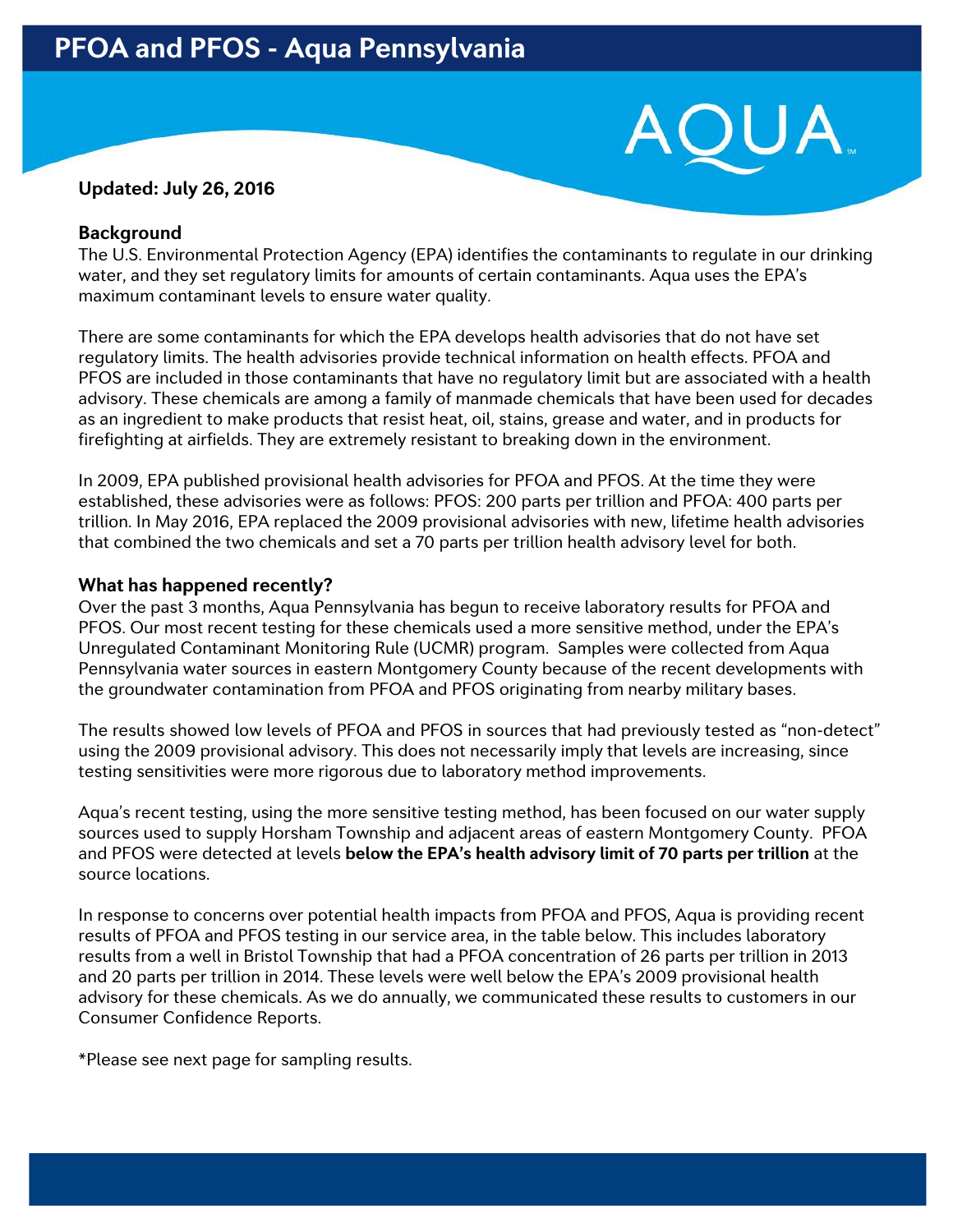#### **Aqua Pennsylvania, Inc. PFC Monitoring During 2016 Compared With New Health Advisory Level**

| <b>Source Location</b>                                  | <b>PFC</b><br><b>Tested</b> | <b>Date</b>          | Concentration,<br>parts per<br>trillion | <b>Combined</b><br>PFOS+<br>PFOA,<br>parts per<br>trillion | <b>EPA</b><br>HAL,<br>parts<br>per<br>trillion | <b>Below Health</b><br><b>Advisory</b><br>Level? |
|---------------------------------------------------------|-----------------------------|----------------------|-----------------------------------------|------------------------------------------------------------|------------------------------------------------|--------------------------------------------------|
| Well - Upper Dublin<br>Township                         | <b>PFOS</b>                 | 4/25/2016            | 9.6                                     | 18.4                                                       | 70                                             |                                                  |
|                                                         | <b>PFOA</b>                 | 4/25/2016            | 8.8                                     |                                                            |                                                | <b>YES</b>                                       |
|                                                         |                             |                      |                                         |                                                            |                                                |                                                  |
| Interconnect from Aqua<br>to Horsham                    | <b>PFOS</b>                 | 4/13/2016            | 7.5                                     | 11.9                                                       | 70                                             | <b>YES</b>                                       |
|                                                         | <b>PFOA</b>                 | 4/13/2016            | $\overline{4.4}$                        |                                                            |                                                |                                                  |
|                                                         | <b>PFOS</b>                 | 4/25/2016            | $\overline{9}$                          | 13.8                                                       | 70                                             | <b>YES</b>                                       |
|                                                         | <b>PFOA</b>                 | 4/25/2016            | 4.8                                     |                                                            |                                                |                                                  |
|                                                         | <b>PFOS</b>                 | 5/3/2016             | $\overline{7.8}$                        | 12.4                                                       | 70                                             | <b>YES</b>                                       |
|                                                         | <b>PFOA</b>                 | 5/3/2016             | 4.6                                     |                                                            |                                                |                                                  |
|                                                         |                             |                      |                                         |                                                            |                                                |                                                  |
| Well - Abington                                         | <b>PFOS</b>                 | 5/5/2016             | 6.3                                     | 9.8                                                        | 70                                             |                                                  |
| Township                                                | <b>PFOA</b>                 | 5/5/2016             | $\overline{3.5}$                        |                                                            |                                                | <b>YES</b>                                       |
|                                                         |                             |                      |                                         |                                                            |                                                |                                                  |
| Intake to Neshaminy                                     | <b>PFOS</b>                 | 5/5/2016             | 14                                      | 20.6                                                       | 70                                             | <b>YES</b>                                       |
| <b>Creek Plant</b>                                      | <b>PFOA</b>                 | 5/5/2016             | 6.6                                     |                                                            |                                                |                                                  |
| Interconnect to Aqua -<br>Lower Southampton<br>Township | <b>PFOS</b><br><b>PFOA</b>  | 5/5/2016<br>5/5/2016 | Non-detect<br>(ND)<br>ND                | <b>ND</b>                                                  | 70                                             | <b>YES</b>                                       |
|                                                         |                             |                      |                                         |                                                            |                                                |                                                  |
| Well - Bristol Township                                 | <b>PFOS</b>                 | 2/5/2016             | 9.1                                     | 27.1                                                       | 70                                             | <b>YES</b>                                       |
|                                                         | <b>PFOA</b>                 | 2/5/2016             | 18                                      |                                                            |                                                |                                                  |
|                                                         |                             |                      |                                         |                                                            |                                                |                                                  |
| Well 6- Hatboro                                         | <b>PFOS</b>                 | 7/2/2016             | $\overline{9.5}$                        | 19.5                                                       | $\overline{70}$                                | <b>YES</b>                                       |
|                                                         | <b>PFOA</b>                 | 7/2/2016             | $\overline{10}$                         |                                                            |                                                |                                                  |
|                                                         |                             |                      |                                         |                                                            |                                                |                                                  |
| Well 8 - Hatboro                                        | <b>PFOS</b>                 | 7/2/2016             | 17                                      | 28                                                         | 70                                             | <b>YES</b>                                       |
|                                                         | PFOA                        | 7/2/2016             | 11                                      |                                                            |                                                |                                                  |
|                                                         |                             |                      |                                         |                                                            |                                                |                                                  |
| Well 9 - Hatboro                                        | <b>PFOS</b>                 | 7/2/2016             | 32                                      | 49                                                         | 70                                             | <b>YES</b>                                       |
|                                                         | <b>PFOA</b>                 | 7/2/2016             | 17                                      |                                                            |                                                |                                                  |
|                                                         |                             |                      |                                         |                                                            |                                                |                                                  |
| Well 15 - Hatboro                                       | <b>PFOS</b>                 | 7/2/2016             | 13                                      | 25                                                         | 70                                             | <b>YES</b>                                       |
|                                                         | <b>PFOA</b>                 | 7/2/2016             | $\overline{12}$                         |                                                            |                                                |                                                  |
|                                                         |                             |                      |                                         |                                                            |                                                |                                                  |
| Well 21 - Hatboro                                       | <b>PFOS</b>                 | 7/2/2016             | 9.1                                     | 19.1                                                       | 70                                             | <b>YES</b>                                       |
|                                                         | <b>PFOA</b>                 | 7/2/2016             | 10                                      |                                                            |                                                |                                                  |
|                                                         |                             |                      |                                         |                                                            |                                                |                                                  |
| Well 8 - Chalfont                                       | <b>PFOS</b>                 | 7/2/2016             | 59                                      | 68                                                         | 70                                             | <b>YES</b>                                       |
|                                                         | <b>PFOA</b>                 | 7/2/2016             | 9                                       |                                                            |                                                |                                                  |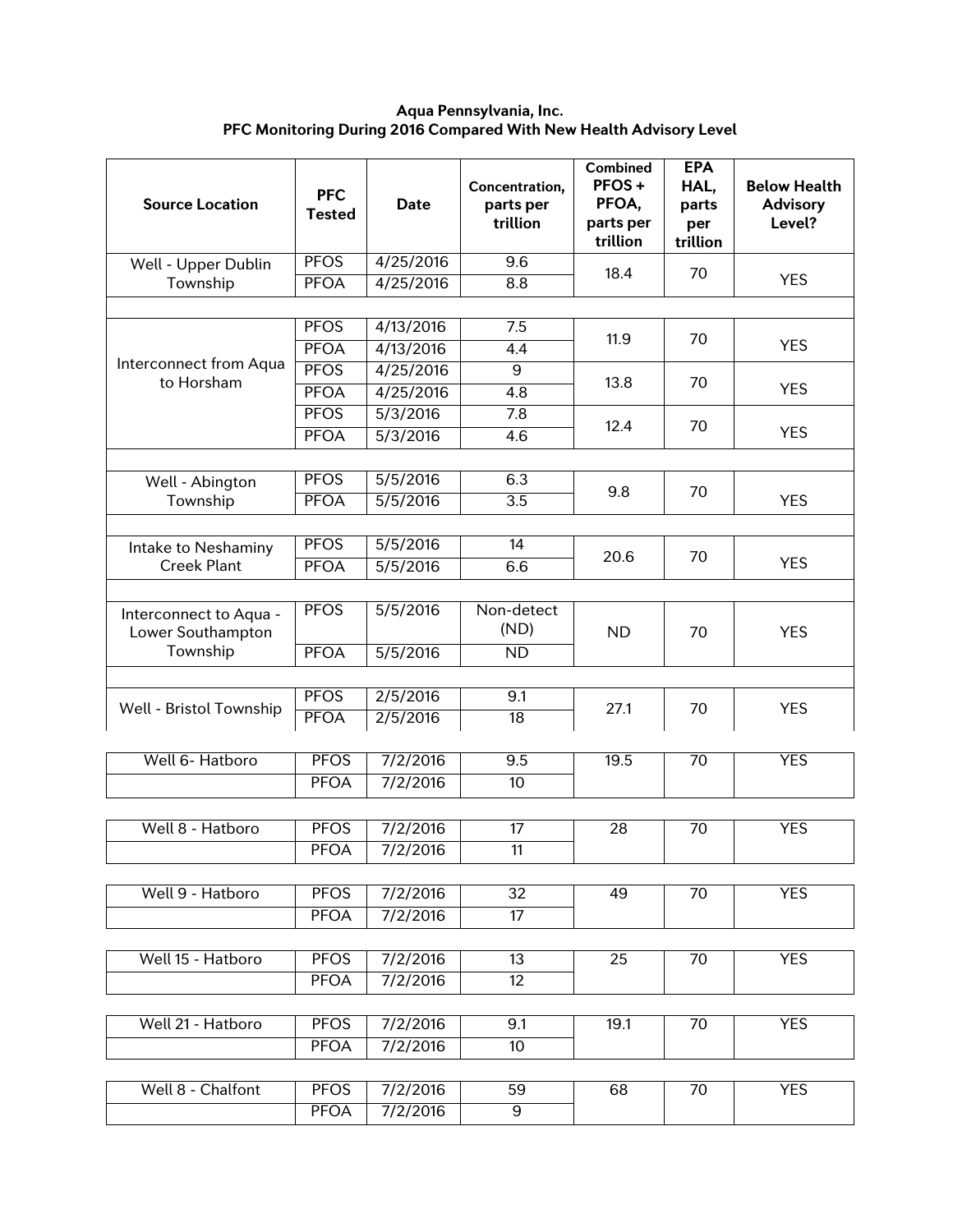| Well 11 - Chalfont   | <b>PFOS</b> | 7/2/2016 | 15        | 24.4 | 70 | YES |
|----------------------|-------------|----------|-----------|------|----|-----|
|                      | <b>PFOA</b> | 7/2/2016 | 9.4       |      |    |     |
|                      |             |          |           |      |    |     |
| Well 14 - Chalfont   | <b>PFOS</b> | 7/2/2016 | 5.2       | 9.6  | 70 | YES |
|                      | <b>PFOA</b> | 7/2/2016 | 4.4       |      |    |     |
|                      |             |          |           |      |    |     |
| Well - Peddlers View | <b>PFOS</b> | 7/2/2016 | <b>ND</b> |      |    |     |
|                      | <b>PFOA</b> | 7/2/2016 | <b>ND</b> | ND   | 70 | YES |

**Note:** The analysis detection limit called the Method Reporting Limit for all samples was 2.5 parts per trillion

The water Aqua provides to customers in this area is a blend of multiple sources of treated groundwater and surface water. As a result of the recent results, we are further focusing our testing program to be sure that PFOS and PFOA remain below the HAL. In June and July, Aqua began sampling additional sources in Eastern Montgomery County, including wells in Hatboro and Chalfont, and in the Peddler's Village area of Bucks County to further determine if PFOA and/or PFOS are present. Well #8 in Chalfont was taken offline the same day results were provided [\(http://www.chalfontborough.com/pfc-aqua-pa-water-update/](http://www.chalfontborough.com/pfc-aqua-pa-water-update/) ) though they were below the HAL. If levels above the HAL are detected, our customers, EPA, and the Pennsylvania Department of Environmental Protection will be immediately notified of the results and of our planned remedial actions. Moving forward, Aqua will routinely update its findings for PFOA and PFOS and share them via our website to keep customers informed. **In the interim, please be assured that your water is safe to drink.**

#### **Moving forward**

Aqua will routinely update its findings for PFOA and PFOS and share them on [our website](https://www.aquaamerica.com/our-states/pennsylvania.aspx) so customers can stay informed. In addition, Aqua is diligently collecting samples from a broader geographic area. Once this data is collected, Aqua will be in a better position to evaluate regional impacts and possible next steps. **In the interim, please be assured that the water provided by Aqua tests well below the EPA's health advisory levels for PFOA/PFOS and is safe to drink.** For more information on PFOA and PFOS, please visit the **EPA's website**. If you'd like more information, please call Aqua, at **877.987.2782.**

## **What are Perfluorochemicals (PFCs), PFOA and PFOS?**

Perfluorochemicals are a family of manmade chemicals that have been used for decades as an ingredient to make products that resist heat, oil, stains, grease and water, and are extremely resistant to breakdown in the environment.

Common uses of PFCs include: 1) nonstick cookware, stain-resistant carpets and fabrics, 2) coatings on some food packaging—especially microwave popcorn bags and fast food wrappers, 3) firefighting foam, and 4) many industrial applications.

PFOA and PFOS are fluorinated organic chemicals that are part of a larger group of chemicals referred to as perfluoroalkyl substances (PFASs). PFOA and PFOS have been the most extensively produced and studied of these chemicals. They have been used to make carpets, clothing, fabrics for furniture, paper packaging for food and other materials (e.g., cookware) that are resistant to water, grease or stains. They are also used for firefighting at air fields and in a number of industrial processes. For more information, visit the **EPA** and [Centers for Disease Control](http://www.atsdr.cdc.gov/pfc/index.html) websites using the links below.